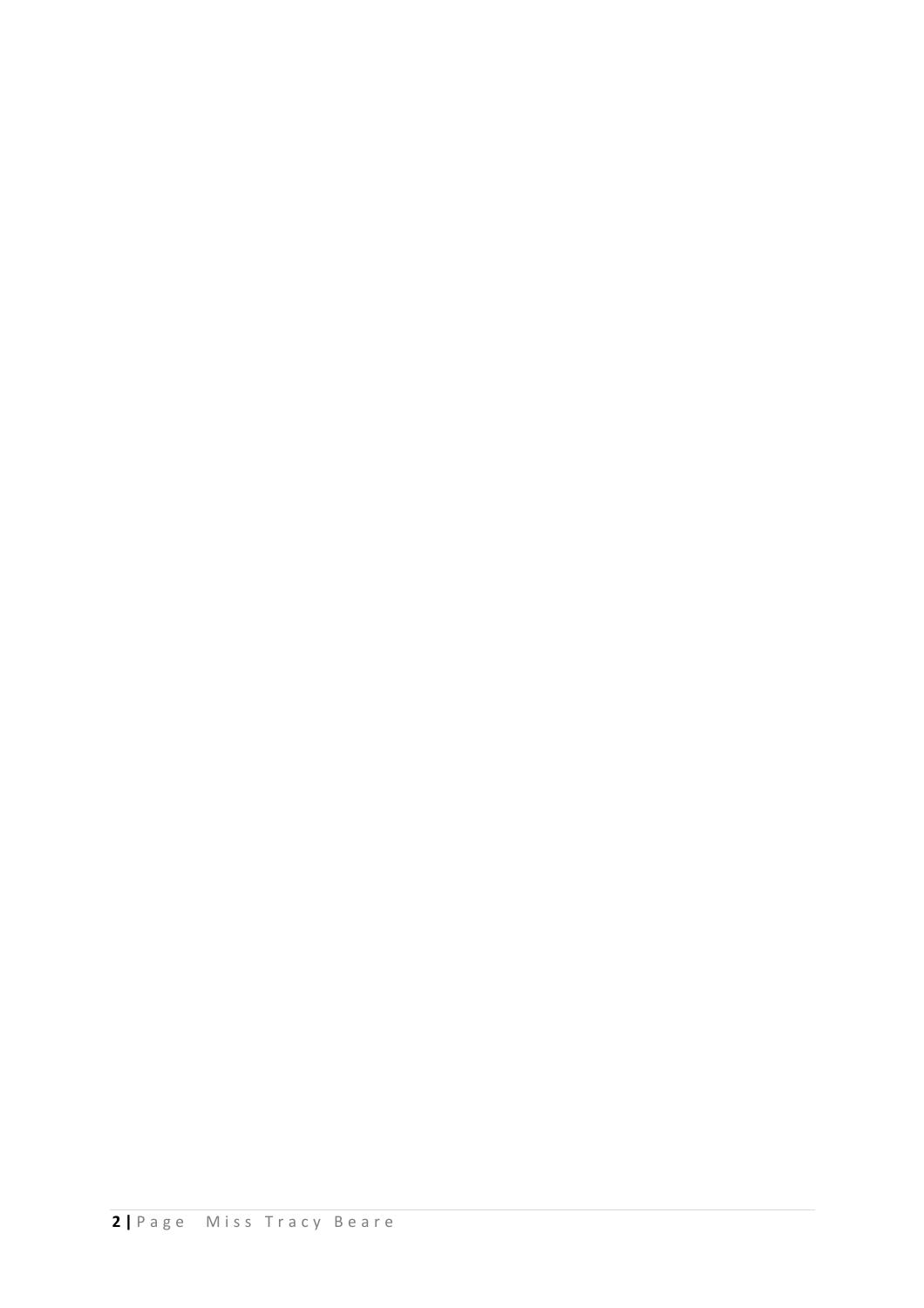# **Statement**

## *Summary:*

This policy has been compiled in consultation with the Senior Leadership Team.

## *Additional Notes*

Policy Number: 2021/11/17

## *History:*

Drafted: November 2021 by Ms Tracy Beare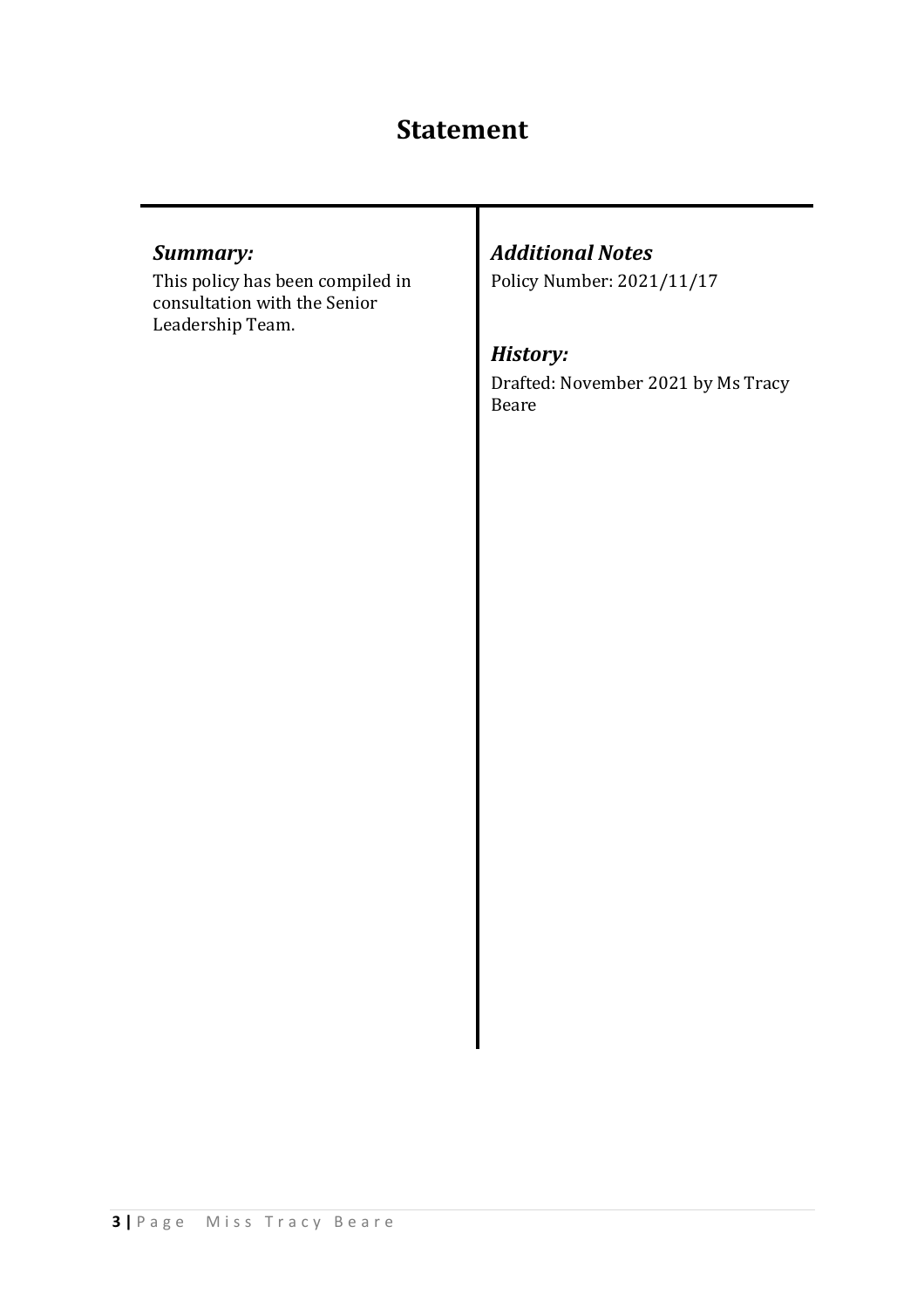# **Emergency evacuation procedure for examinations**

#### **Purpose of the Policy**

This policy details how Hazelwood Integrated College deals with an emergency evacuation of the exam room(s) by defining staff roles and responsibilities and confirming the emergency evacuation procedure.

#### **When is an emergency evacuation required**

An emergency evacuation is required where it is unsafe for candidates to remain the exam room. This might include a fire in the exam room, the fire alarm sounding to warn of fire, bomb alert or another serious threat.

In exceptional circumstances, where candidates might be severely disadvantaged or distressed by remaining the exam room, the emergency evacuation procedure may also need to be followed. This might include situations where there is a severe disruption in the exam room, serious illness of a candidate or invigilator or similarly serious incidents.

As each incident may be different, advice must be sought from the relevant awarding body as soon as it is safe to do so, particularly where the centre is concerned about the security of the examination.

Where candidates are unable to return to the building to complete the examination, the relevant awarding body must be contacted immediately for advice. The awarding bodies have procedures in place to ensure that candidates are not disadvantages where they are unable to complete the examination due to t circumstances beyond their control.

When dealing with emergencies the centre **must** be aware of any instructions from relevant local or national agencies.

#### **Emergency evacuation of an exam room**

#### **Roles & Responsibilities**

#### **Head of Centre**

- Ensures the emergency evacuation policy for exams is fit for purpose and complies with relevant health and safety regulation
- Ensures any instructions from relevant local or national agencies are referenced and followed where applicable including information from the National Counter Terrorism Security office on the *Procedures for handling bomb threats* https://www.gov.uk/government/publications/bomb-threats-guidance/proceduresfor-handling-bomb-threats
- Where safe to do so, ensures candidates are given the opportunity to sit exams for their published duration.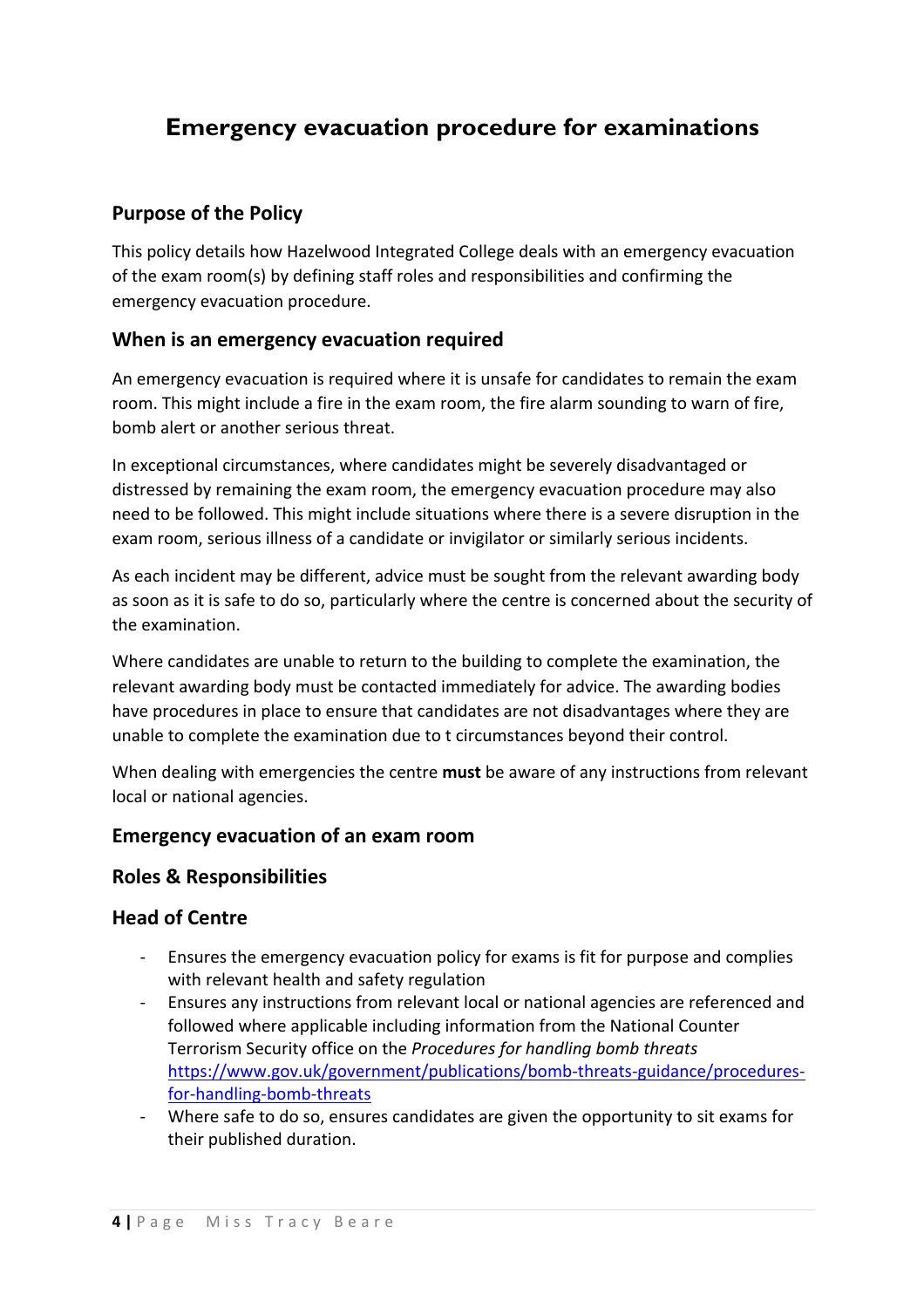#### **Senior Leader**

Where possible for the centre – wide emergency evacuation procedure, ensure all staff and appointed fire safety personnel are aware of the policy and procedures to be followed when an emergency evacuation of an exam room is required.

### **Special Educational Needs Co-ordinator (SENCO)**

- Ensures appropriate arrangements are in place for the emergency evacuation of a disabled candidate from an exam room where different procedures of assistance need to be provided for the candidate.

#### **Examination Officer**

- Ensures invigilators are trained in emergency evacuation procedures and how an incident and actions taken must be recorded
- Ensures candidates are briefed prior to exams taking place on what will happen in the event of an emergency
- Provides invigilators with a copy of the emergency evacuation procedures for every exam room
- Provides a standard invigilator announcement for each exam room which includes appropriate instructions for candidates about emergency procedures and what will happen if the fire alarm sounds
- Provides an exam room incident log in each exam room
- Liaises with the SENCO and other relevant staff prior to each exam where different assistance may be required for some candidates
- Brief invigilators prior to each exam where different procedures or assistance may need to be provided for a disabled candidate
- Ensures appropriate follow up is undertaken after an emergency evacuation reporting the incident to the awarding body and the actions through the special consideration process where applicable (in cases where a group of candidates have been disadvantaged by a particular event)

#### **Invigilators**

Invigilators should attend training and/or updated sessions ensuring they understand what to do in the case of an emergency as listed below. They must follow the actions required in the emergency evacuation procedure issued to them for each exam room and record any incidents as and when they happen to support follow up reporting to the awarding body by the Examination Officer.

The invigilator **must** take the following action in an emergency such as a fire alarm or a bomb alert.

- Stop the candidates from writing.
- Collect the attendance register (**in order to ensure all candidates are present**).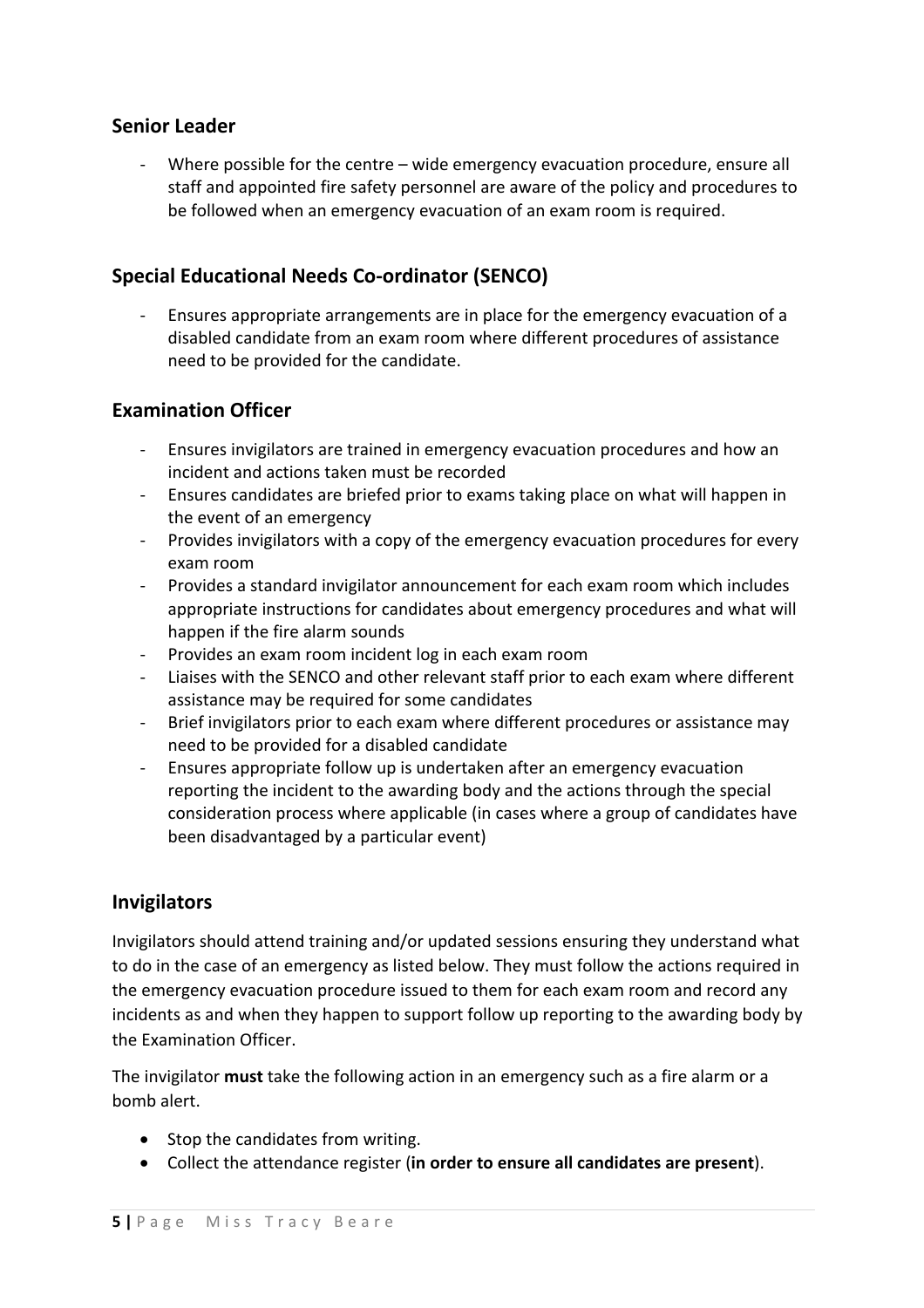- Evacuate the examination room in line with the instructions given by the appropriate authority.
- Advise candidates to leave all question papers and scripts in the examination room.
- Candidates should leave the room in silence.
- Make sure that the candidates are supervised as closely as possible while they are out of the examination room to make sure there is no discussion about the examination.
- Make a note of the time of the interruption and how long it lasted.
- Allow the candidates the full working time set for the examination.
- If there are only a few candidates, consider the possibility of taking the candidates (with question papers and scripts) to another place to finish the examination.
- Make a full report of the incident and of the action taken, and send to the relevant awarding body.

#### **Other relevant centre staff**

- Support the senior leader, SENCO, exam officer and invigilators in ensuring the safe emergency evacuation of exam rooms.

#### **Recording details**

As soon as practically possible and safe to do so, details should be recorded. Details must include:

- The actual time of the start of the interruption
- The actions taken
- The actual time the exam(s) resumed
- The actual finishing time (s) of the resumed exam

#### *Further details could include:*

- Report on candidate behaviour throughout the interruption/evacuation
- A judgement on the impact on candidates after the interruption/evacuation